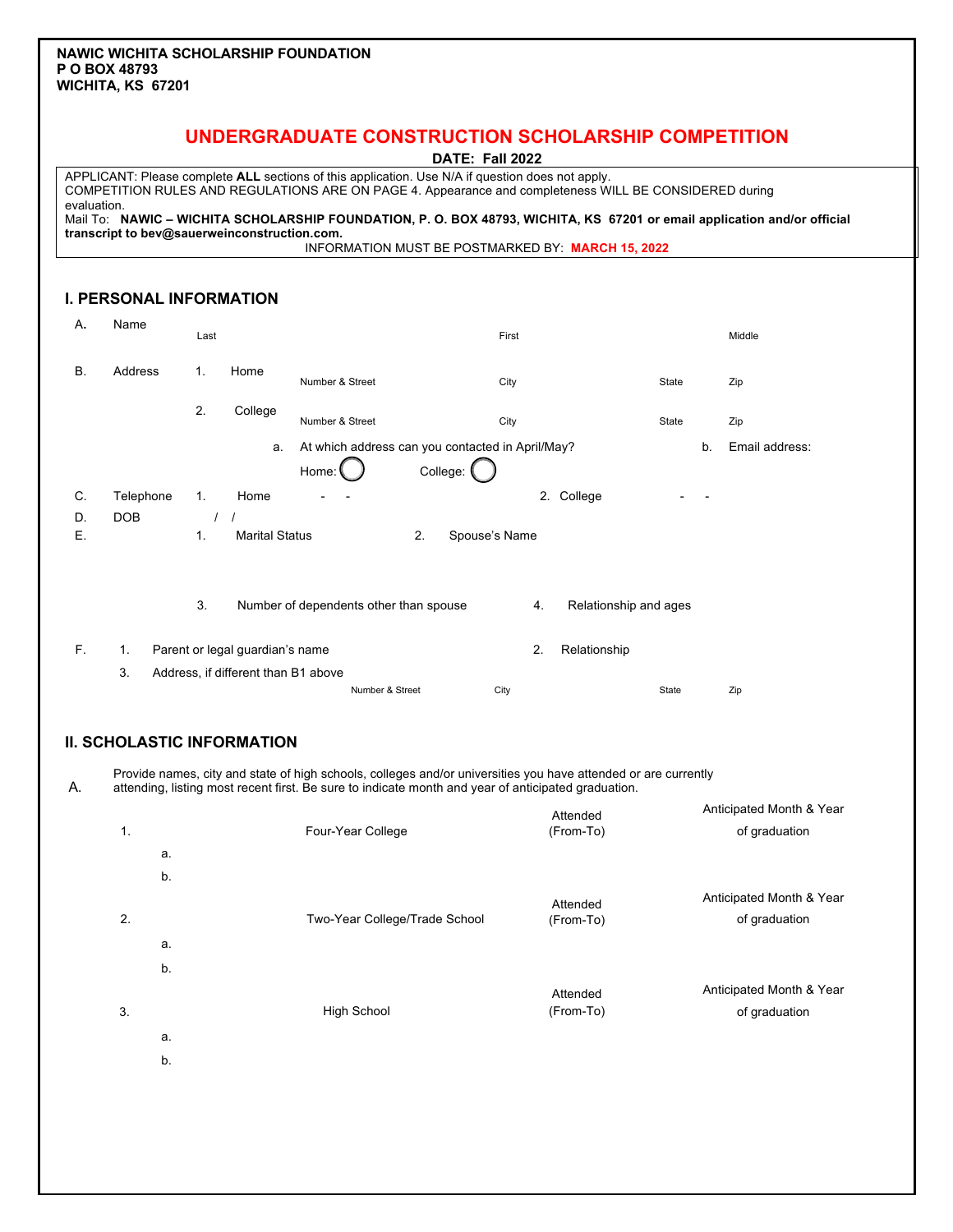|    | 4.                 |                                                                                                                                 |    |                                                   |                                                                      |                                       |                                              | Provide a chronological history of your activities if not continuously enrolled in school since high school graduation. History should<br>begin immediately after high school graduation until the present time. Include specific month, year, and type of activity |
|----|--------------------|---------------------------------------------------------------------------------------------------------------------------------|----|---------------------------------------------------|----------------------------------------------------------------------|---------------------------------------|----------------------------------------------|---------------------------------------------------------------------------------------------------------------------------------------------------------------------------------------------------------------------------------------------------------------------|
| В. |                    | If you are currently enrolled at college or university indicate                                                                 |    |                                                   |                                                                      |                                       |                                              |                                                                                                                                                                                                                                                                     |
|    | 1.                 | Month and year of Enrollment                                                                                                    |    |                                                   |                                                                      | $\prime$                              |                                              |                                                                                                                                                                                                                                                                     |
|    | 2.                 | <b>Current Year in School</b>                                                                                                   |    |                                                   |                                                                      | Freshman                              | Sophomore                                    | Junior                                                                                                                                                                                                                                                              |
|    | 3.                 |                                                                                                                                 |    | Anticipated date of graduation (month, year)      |                                                                      |                                       |                                              |                                                                                                                                                                                                                                                                     |
| C. |                    | If you are planning to transfer to another school, list below those colleges to which you have applied (in order of preference) |    |                                                   |                                                                      |                                       |                                              |                                                                                                                                                                                                                                                                     |
|    | 1.                 | College (name, city and state)                                                                                                  |    |                                                   |                                                                      | Accepted<br>(yes/no)                  | Anticipated<br>Month & Year<br>of graduation |                                                                                                                                                                                                                                                                     |
|    |                    | a.                                                                                                                              |    |                                                   |                                                                      |                                       |                                              |                                                                                                                                                                                                                                                                     |
|    |                    | b.                                                                                                                              |    |                                                   |                                                                      |                                       |                                              |                                                                                                                                                                                                                                                                     |
| D. | 1.                 |                                                                                                                                 |    | In what program do you expect to get your degree? |                                                                      |                                       |                                              |                                                                                                                                                                                                                                                                     |
|    | 2.                 |                                                                                                                                 |    |                                                   | Does your college have a construction degree curriculum?             |                                       |                                              |                                                                                                                                                                                                                                                                     |
|    | 3.                 |                                                                                                                                 |    |                                                   | Are there construction-related organizations on your campus? Specify |                                       |                                              |                                                                                                                                                                                                                                                                     |
| Е. |                    | Are you enrolled in Cooperative Education Program?                                                                              |    |                                                   |                                                                      |                                       |                                              | If so, include a copy of you work/class schedule.                                                                                                                                                                                                                   |
|    |                    |                                                                                                                                 |    |                                                   |                                                                      |                                       |                                              |                                                                                                                                                                                                                                                                     |
| F. |                    | quarters/semesters. Official transcript may be emailed directly to bev@sauerweinconstruction.com by Registrar's Office.         |    |                                                   |                                                                      |                                       |                                              | Specify Grade Point Average and send official grade transcript for the school you are presently attending, listing three most recent                                                                                                                                |
|    | 1.                 | <b>GPA</b>                                                                                                                      | O3 | ◯5<br>( ) 4                                       |                                                                      | $\bigcirc$ 6 point scale – check one) |                                              |                                                                                                                                                                                                                                                                     |
| G. |                    | List extracurricular activities. Indicate elected offices held, if any. Specify purpose of local organizations                  |    |                                                   |                                                                      |                                       |                                              |                                                                                                                                                                                                                                                                     |
|    | 1.                 | College                                                                                                                         |    |                                                   |                                                                      |                                       |                                              |                                                                                                                                                                                                                                                                     |
|    | 2.                 | <b>High School</b>                                                                                                              |    |                                                   |                                                                      |                                       |                                              |                                                                                                                                                                                                                                                                     |
|    | 3.                 | Community Activities (Scouts, etc.)                                                                                             |    |                                                   |                                                                      |                                       |                                              |                                                                                                                                                                                                                                                                     |
|    | 4.                 | Athletics                                                                                                                       |    |                                                   |                                                                      |                                       |                                              |                                                                                                                                                                                                                                                                     |
|    | 5                  | Other                                                                                                                           |    |                                                   |                                                                      |                                       |                                              |                                                                                                                                                                                                                                                                     |
|    |                    |                                                                                                                                 |    |                                                   |                                                                      |                                       |                                              |                                                                                                                                                                                                                                                                     |
|    |                    |                                                                                                                                 |    |                                                   |                                                                      |                                       |                                              |                                                                                                                                                                                                                                                                     |
|    |                    |                                                                                                                                 |    |                                                   |                                                                      |                                       |                                              |                                                                                                                                                                                                                                                                     |
|    |                    | <b>III. EMPLOYMENT HISTORY</b>                                                                                                  |    |                                                   |                                                                      |                                       |                                              |                                                                                                                                                                                                                                                                     |
| А. |                    | recent job). If part-time work, indicate number of hours per week.                                                              |    |                                                   |                                                                      |                                       |                                              | List below full-time employment, summer employment, or other part-time work, briefly explaining duties and responsibilities (begin with your most                                                                                                                   |
|    | 1.                 | From<br>/20<br>Month/Year                                                                                                       | To | /20<br>Month/Year                                 | Salary \$                                                            |                                       | Hours per week                               |                                                                                                                                                                                                                                                                     |
|    |                    | Firm's Name and Type of Business                                                                                                |    |                                                   |                                                                      |                                       |                                              |                                                                                                                                                                                                                                                                     |
|    | Address            |                                                                                                                                 |    |                                                   |                                                                      |                                       |                                              |                                                                                                                                                                                                                                                                     |
|    |                    | Supervisor's Name & Position in Company                                                                                         |    |                                                   |                                                                      |                                       |                                              |                                                                                                                                                                                                                                                                     |
|    | <b>Your Duties</b> |                                                                                                                                 |    |                                                   |                                                                      |                                       |                                              |                                                                                                                                                                                                                                                                     |
|    | 2.                 | /20<br>From                                                                                                                     | To | /20                                               | Salary \$                                                            |                                       | Hours per week                               |                                                                                                                                                                                                                                                                     |
|    |                    | Month/Year                                                                                                                      |    | Month/Year                                        |                                                                      |                                       |                                              |                                                                                                                                                                                                                                                                     |
|    |                    |                                                                                                                                 |    |                                                   |                                                                      |                                       |                                              |                                                                                                                                                                                                                                                                     |
|    |                    | Firm's Name and Type of Business                                                                                                |    |                                                   |                                                                      |                                       |                                              |                                                                                                                                                                                                                                                                     |
|    | Address            |                                                                                                                                 |    |                                                   |                                                                      |                                       |                                              |                                                                                                                                                                                                                                                                     |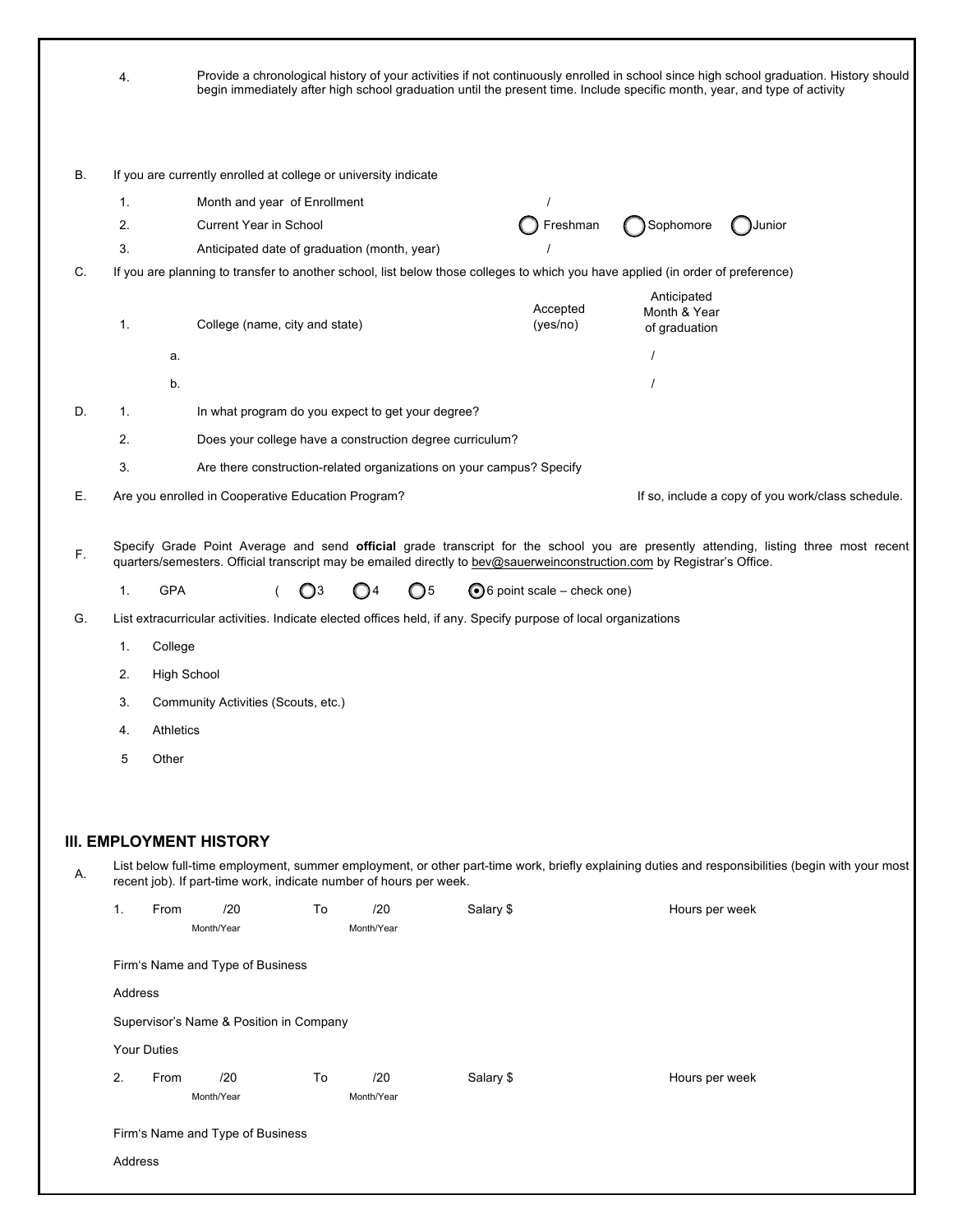Supervisor's Name & Position in Company

Your Duties

### **IV. FINANCIAL INFORMATION**

| А. |                     | Father's occupation                            |    |                                                                                             |    | Annual Income \$  |                         |                                                                    |  |  |  |
|----|---------------------|------------------------------------------------|----|---------------------------------------------------------------------------------------------|----|-------------------|-------------------------|--------------------------------------------------------------------|--|--|--|
| В. | Mother's occupation |                                                |    |                                                                                             |    | Annual Income \$  |                         |                                                                    |  |  |  |
| C. |                     | Spouses occupation                             |    |                                                                                             |    | Annual Income \$  |                         |                                                                    |  |  |  |
| D. |                     | Brothers and sisters in family, older than you |    |                                                                                             |    | Younger than you  |                         |                                                                    |  |  |  |
| Ε. | 1.                  |                                                |    | Including yourself, how many members of your immediate family will be in college next year? |    |                   |                         |                                                                    |  |  |  |
|    | 2.                  |                                                |    | How many are receiving financial assistance in the form of scholarships or grants?          |    |                   |                         |                                                                    |  |  |  |
|    | 3.                  |                                                |    | Do you have a Basic Opportunity Grant (BEOG)?                                               |    | If yes, amount \$ |                         |                                                                    |  |  |  |
| F. |                     | sources for:                                   |    | Indicate the NET amount of support from the following                                       | G. |                   |                         | Describe briefly in annual dollars amounts estimated expenses for: |  |  |  |
|    | 1.                  | Summer Work                                    | \$ | per year                                                                                    |    | 1.                | Tuition \$              | per year                                                           |  |  |  |
|    | 2.                  | Part-time Work                                 | \$ | per year                                                                                    |    | 2.                | Living Expenses \$      | per year                                                           |  |  |  |
|    | 3.                  | Loans (specify)                                |    |                                                                                             |    | 3.                | Books \$                | per year                                                           |  |  |  |
|    |                     |                                                |    |                                                                                             |    | 4.                | Miscellaneous (specify) |                                                                    |  |  |  |
|    | 4.                  | Amount of Other Scholarships anticipated:      |    |                                                                                             |    |                   |                         |                                                                    |  |  |  |
|    | 5.                  | Parent/Spouse contribution \$                  |    |                                                                                             |    |                   |                         |                                                                    |  |  |  |
|    | 6.                  | Other source of income (specify)               |    |                                                                                             |    | and amount \$     |                         |                                                                    |  |  |  |
| Η. |                     | Total financial support needed                 |    | (Total Expenses less Total Income)                                                          |    |                   |                         |                                                                    |  |  |  |
| Τ. |                     | If no parental support, please explain:        |    |                                                                                             |    |                   |                         |                                                                    |  |  |  |
| J. |                     |                                                |    | Please explain the purpose for which scholarship monies will be used:                       |    |                   |                         |                                                                    |  |  |  |
| Κ. |                     |                                                |    | If to be used for foreign study, is study required for degree plan?                         |    |                   |                         |                                                                    |  |  |  |
|    |                     | <b>V. ADDITIONAL INFORMATION</b>               |    |                                                                                             |    |                   |                         |                                                                    |  |  |  |

A. Answer both the following questions using the space provided.

1. What has been your most important extracurricular activity? Your most important contribution to it and what has your participation in it meant to you as an individual?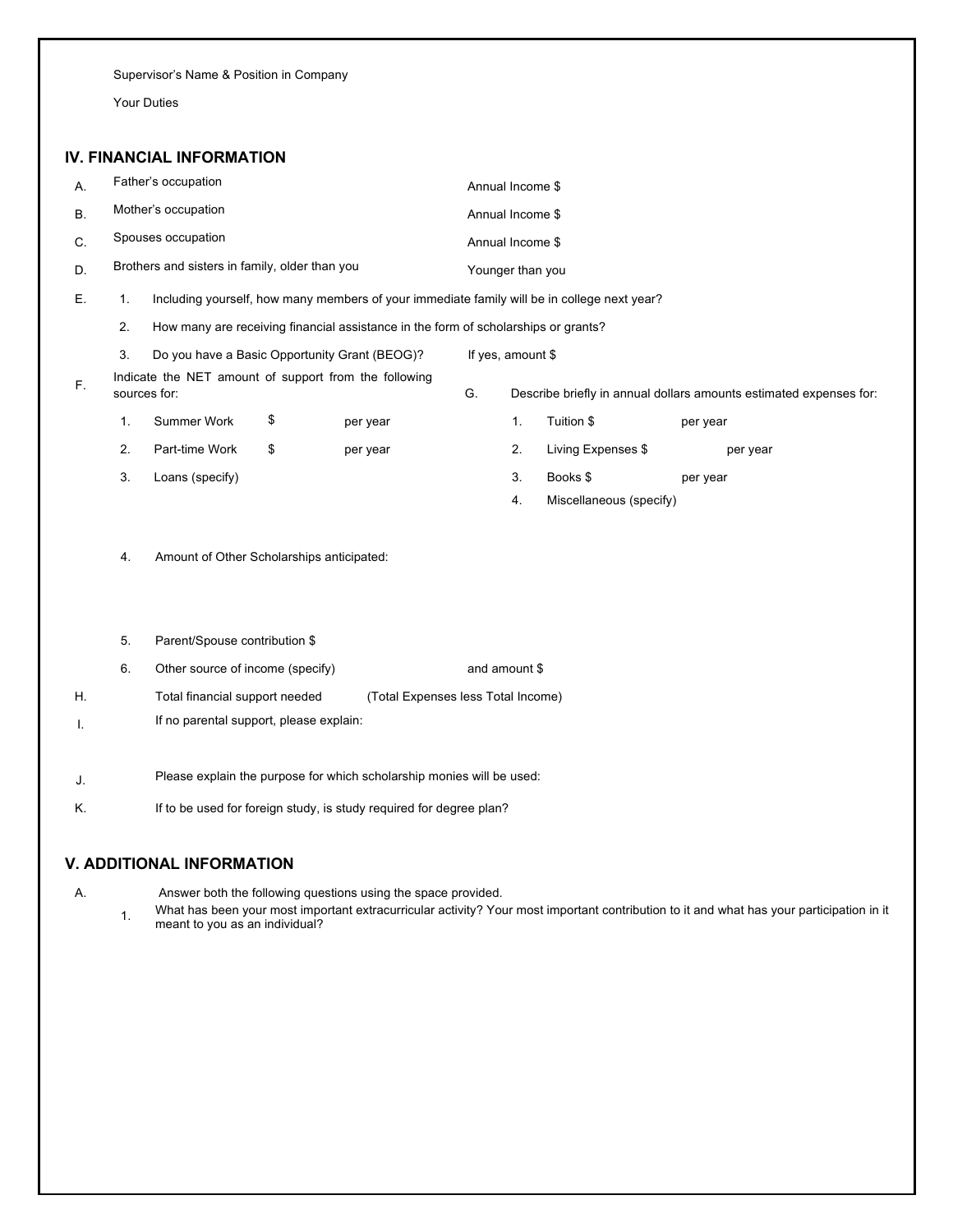|    | 2.         |                     | Why are you interested in a construction industry career, and what event or series of events has led you to this decision?<br>Where possible, explain how your previous work experiences will relate to a construction industry career. |
|----|------------|---------------------|-----------------------------------------------------------------------------------------------------------------------------------------------------------------------------------------------------------------------------------------|
|    |            |                     |                                                                                                                                                                                                                                         |
|    |            |                     |                                                                                                                                                                                                                                         |
| В. |            |                     | Are any members of your immediate family presently employed in the construction industry?                                                                                                                                               |
|    | 1.         | Name                | Relationship                                                                                                                                                                                                                            |
|    |            | Employer            |                                                                                                                                                                                                                                         |
|    |            | Position in Company |                                                                                                                                                                                                                                         |
|    | 2.         | Name                | Relationship                                                                                                                                                                                                                            |
|    |            | Employer            |                                                                                                                                                                                                                                         |
|    |            | Position in Company |                                                                                                                                                                                                                                         |
|    |            |                     | I agree that the application and all attachments may be used for the purpose of evaluation and selection by the<br>Awards Committee of the NAWIC - WICHITA SCHOLARSHIP FOUNDATION.                                                      |
|    |            |                     | APPLICATION MUST BE SIGNED TO BE CONSIDERED                                                                                                                                                                                             |
|    |            |                     |                                                                                                                                                                                                                                         |
|    | Signature: |                     | <b>Date</b>                                                                                                                                                                                                                             |
|    |            |                     |                                                                                                                                                                                                                                         |
|    |            |                     | Please use an additional sheet to provide any other information that you feel is necessary to complete our application.                                                                                                                 |
|    |            |                     |                                                                                                                                                                                                                                         |
|    |            |                     |                                                                                                                                                                                                                                         |
|    |            |                     |                                                                                                                                                                                                                                         |
|    |            |                     |                                                                                                                                                                                                                                         |
|    |            |                     |                                                                                                                                                                                                                                         |
|    |            |                     |                                                                                                                                                                                                                                         |
|    |            |                     |                                                                                                                                                                                                                                         |
|    |            |                     |                                                                                                                                                                                                                                         |
|    |            |                     |                                                                                                                                                                                                                                         |
|    |            |                     |                                                                                                                                                                                                                                         |
|    |            |                     |                                                                                                                                                                                                                                         |
|    |            |                     |                                                                                                                                                                                                                                         |
|    |            |                     |                                                                                                                                                                                                                                         |
|    |            |                     |                                                                                                                                                                                                                                         |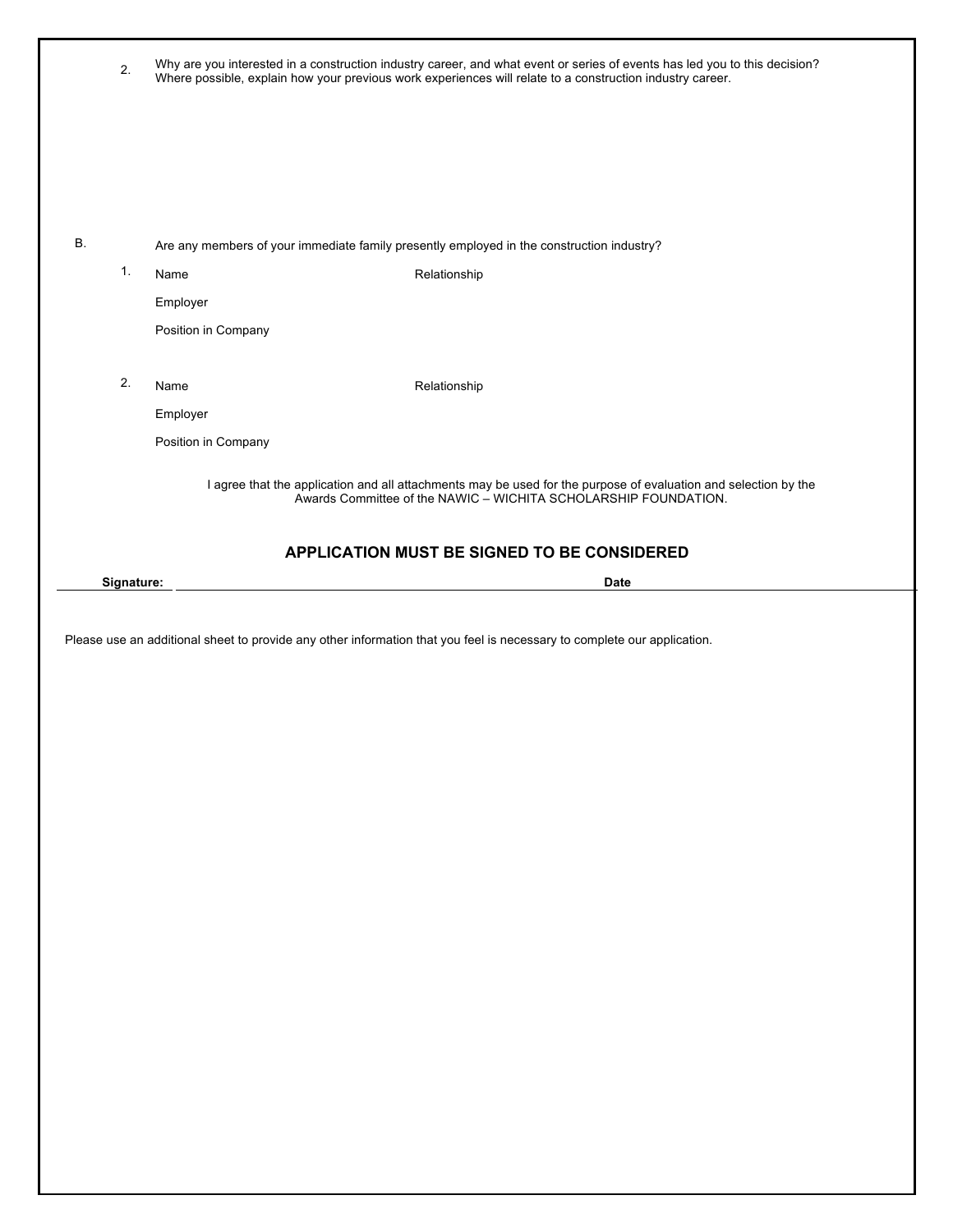# COMPETITION RULES AND REGULATIONS UNDERGRADUATE SCHOLARSHIP PROGRAM

## *ELIGIBILITY*

- 1. Applicant must be currently enrolled and have at least one term of study remaining in a course of study leading to a 4 year degree or an Associate degree in a construction-related field.
- 2. Applicant must desire a career in a construction-related field.
- 3. Student must be enrolled full-time; part-time students are not eligible for awards.

# *REQUIREMENTS*

- 1. Applicant is responsible for insuring that **all items listed below are submitted** to the Foundation and **postmarked or emailed by March 15, 2022.**
	- A. Complete application in its entirety by tabbing through the boxes and sign where indicated. Application may be returned by mail or email to bev@sauerweinconstruction.com.
	- B. Have academic advisor complete Academic Advisor Rating Form. Form may be returned by mail or email to bev@sauerweinconstruction.com. Official transcript of grades for 3 most recent quarters/semesters. (See item II-F of application.) **Official transcript may be returned by mail or emailed** directly to bev@sauerweinconstruction.com from Registrar's Office.
	- C. **All documents must be completed and postmarked or emailed by 3/15/22 for application to be considered.**
	- D. **Incomplete applications will not be considered**.

## *AWARDS*

- 1. Scholarships are not automatically renewed, but the student will be considered for subsequent awards if they provide evidence of continued need, continued interest in construction, and continued enrollment and good standing in a college program leading to a 4 year degree or an Associate degree in a construction-related field.
- 2. Applications will be reviewed and winners selected by the Awards Committee of the NAWIC WICHITA SCHOLARSHIP FOUNDATION, which will consider applicants interest in construction, grades, extracurricular activities, employment experience evaluations, and financial need. Winning applicants will be notified of their award in early April of 2022.
- 3. All applicants selected as semi-finalists may be subject to a personal interview with a representative of the NAWIC Founders' Scholarship Foundation. Such representatives will be a member of the Awards Committee, the Administrator, or other person as may be appointed by a majority of the aforementioned members of the committee.